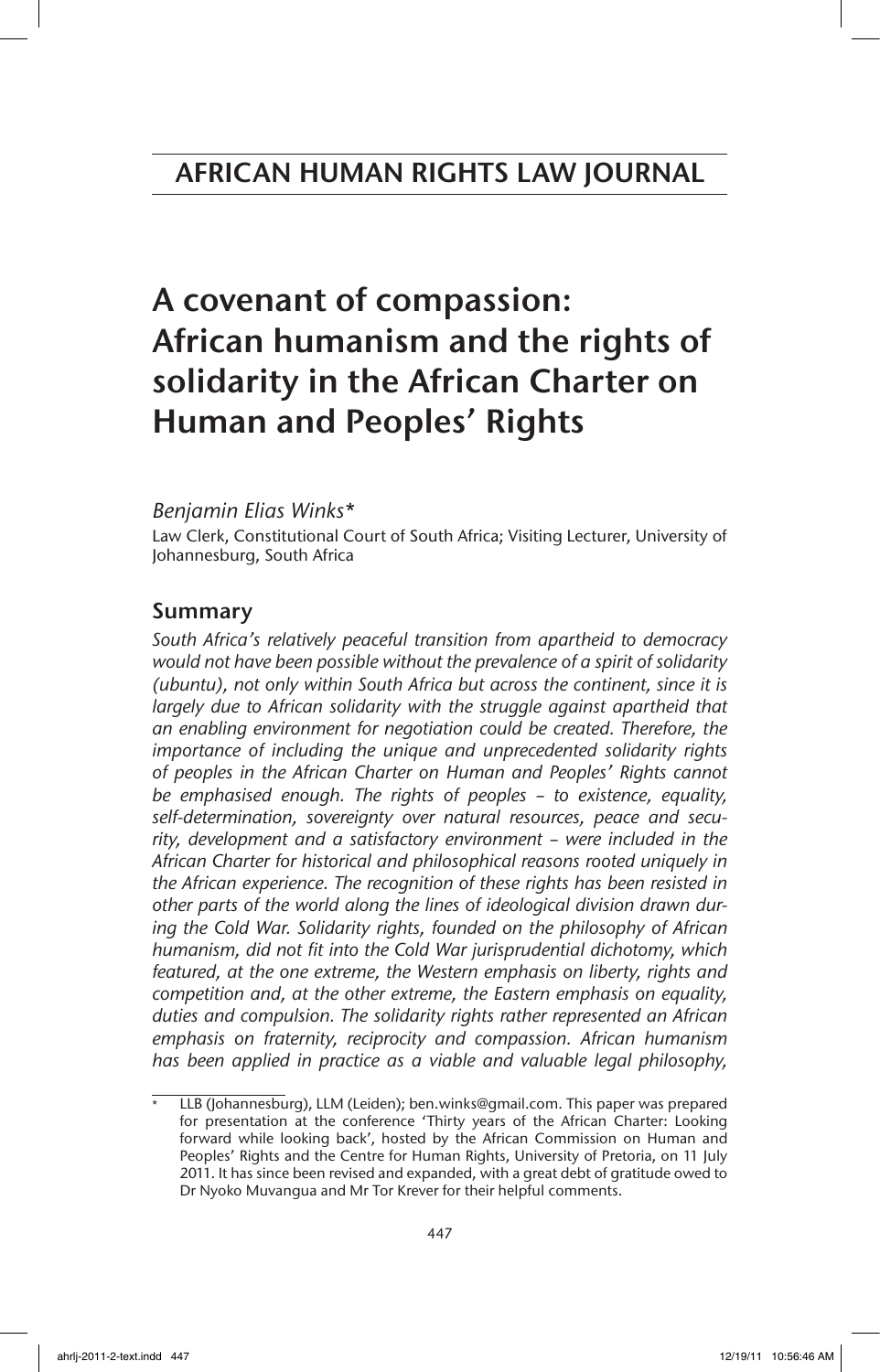*particularly by the Constitutional Court of South Africa. Solidarity rights in the African Charter are similarly applicable as viable and valuable legal constructs, and therefore their precise contents and consequences may and must be explored through practical enforcement.*

We face neither east nor west. We face forward.

Kwame Nkrumah

# 1 Context: Struggle and solidarity

### 1.1 A South African story

When I was born, 25 years ago, I did not know that my country was at war with itself and the world. I did not know that I was being born during a state of emergency, and that my government was developing nuclear weapons and committing murder and torture in my name, in the name of my skin.<sup>1</sup> I did not know that compassion was a crime in my country. And I did not know that, on the very day I was born, one of my countrymen was being condemned to death. He had been convicted of murdering a poet he perceived as a traitor to the struggle against apartheid.<sup>2</sup> It eventually emerged that the poet, Ben Langa, had been tarred as a traitor, and consequently killed, only on the basis of misinformation planted by the apartheid security police.<sup>3</sup> It could not have been predicted that, less than a decade later, Pius Langa would find himself sitting as a justice of the newly-created Constitutional Court of South Africa, abolishing precisely the penalty imposed on the men who murdered his brother. Yet, in *S v Makwanyane*, 4 that is exactly what he did, for the following reasons: $5$ 

The emphasis I place on the right to life is, in part, influenced by the recent experiences of our people in this country. The history of the past decades has been such that the value of life and human dignity has been demeaned. Political, social and other factors created a climate of violence resulting in a culture of retaliation and vengeance. In the process, respect for life and for the inherent dignity of every person became the main casualties. The state has been part of this degeneration, not only because of its role in the conflicts of the past, but also by retaining punishments which did not testify to a high regard for the dignity of the person and the value of every human life.

<sup>1</sup> See eg Truth and Reconciliation Commission of South Africa *Final Report* (1998), particularly vol 2, http://www.justice.gov.za/trc/report/index.htm (accessed 23 September 2011).

<sup>2</sup> *S v Payi* 14 March 1986, South African Supreme Court of Appeal Case 16/86, unreported, http://www.saflii.org/za/cases/ZASCA/1986/15.html (accessed 13 June 2011).

<sup>3</sup> Truth and Reconciliation Commission, Amnesty Committee, Decision AC/2000/157 in Application AM 6450/97, http://www.justice.gov.za/trc/decisions/2000/ac200157. htm (accessed 16 June 2011).

<sup>4</sup> *S v Makwanyane & Another* 1995 3 SA 391 (CC) (*Makwanyane*).

<sup>5</sup> *Makwanyane* (n 4 above) paras 218 & 226.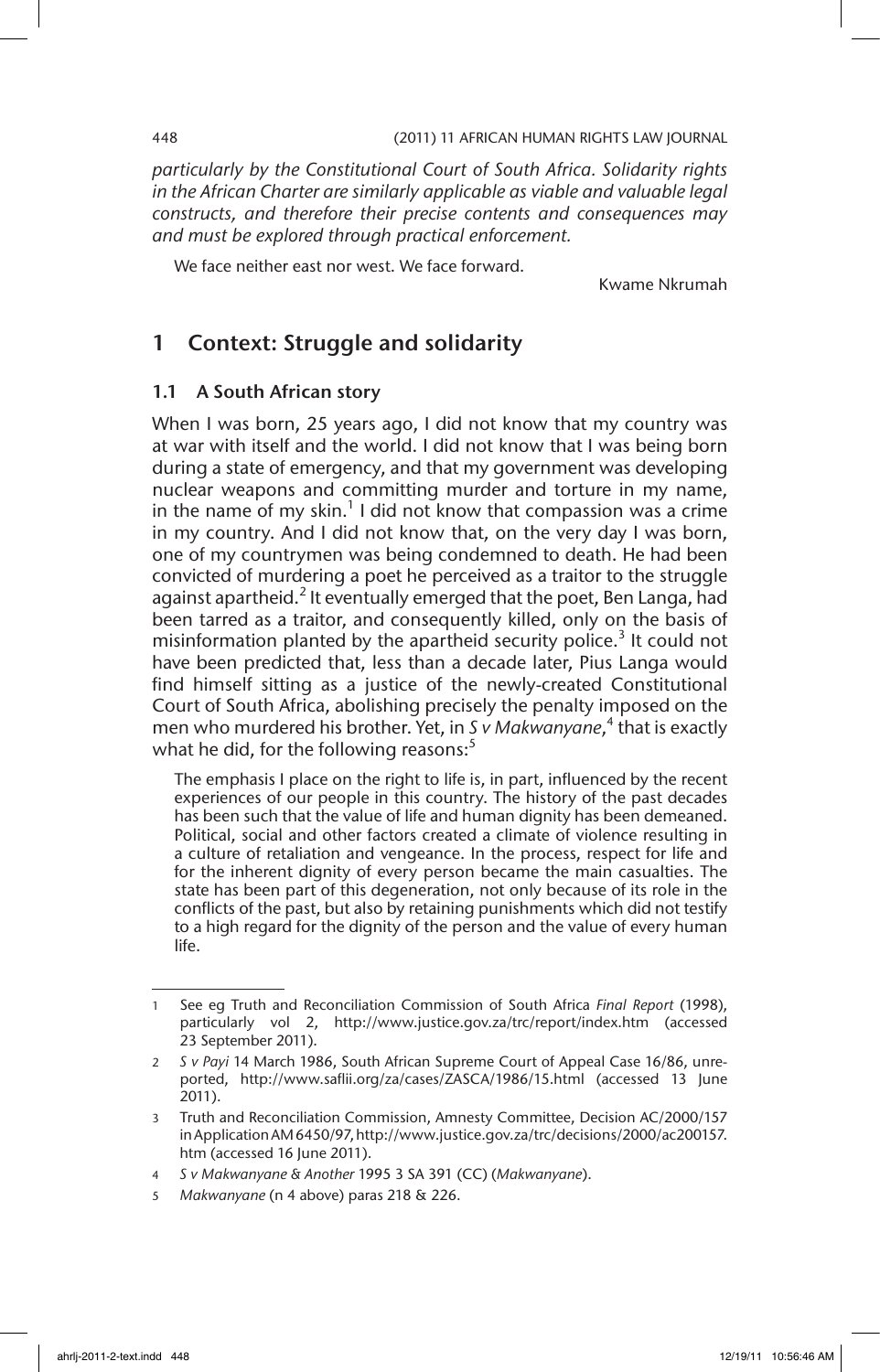We have all been affected, in some way or another, by the 'strife, conflict, untold suffering and injustice' of the recent past. Some communities have been ravaged much more than others. In some, there is hardly anyone who has not been a victim in some way or who has not lost a close relative in senseless violence. Some of the violence has been perpetrated through the machinery of the state, in order to ensure the perpetuation of a *status quo*  that was fast running out of time. But all this was violence on human beings by human beings. Life became cheap, almost worthless.

It was against a background of the loss of respect for human life and the inherent dignity which attaches to every person that a spontaneous call has arisen among sections of the community for a return to *ubuntu*.

### 1.2 A spirit of solidarity

Seen in context, the reference in this judgment to the ethical concept of *ubuntu* is deeply meaningful. *uBuntu* is the spirit that steadied South Africa's transition from racist repression to a constitutional democracy, by valuing reconciliation over retribution, and compassion over confrontation.<sup>6</sup> It is significant that the Constitutional Court abolished the death penalty only a year after the dawn of democracy, before the Truth and Reconciliation Commission could help to heal the wounds of the past, and when so many people harboured the hope that those who murdered their loved ones in the name of apartheid would face the same fate.<sup>7</sup>

However, there is a further, unseen and unintended significance to the Court's tribute to *ubuntu*. South Africa's transition would surely not have been possible without countless acts of courageous compassion from people across the African continent. During the darkest days of apartheid, a powerful spirit of solidarity took root, from Lusaka to Lagos, from Maputo to Mogadishu, from Dakar to Dar es Salaam. Our neighbours gave refuge to our exiled leaders, lent support to our struggle, and endured frightful reprisals at the hands of the apartheid state and its allies.<sup>8</sup> This solidarity was immortalised in an international pact in 1981, when the free states of Africa united in signing the African Charter on Human and Peoples' Rights (African Charter):<sup>9</sup>

Conscious of their duty to achieve the total liberation of Africa, the peoples of which are still struggling for their dignity and genuine independence, and undertaking to eliminate colonialism, neo-colonialism, apartheid … and all forms of discrimination, particularly those based on race, ethnic group, colour, sex, language, religion or political opinion.

<sup>6</sup> See eg *Dikoko v Mokhatla* 2006 6 SA 236 (CC) (minority judgment of Sachs J) para 113.

<sup>7</sup> See D Tutu *No future without forgiveness* (2000) 13-31.

<sup>8</sup> See M Meredith *The state of Africa: A history of fifty years of independence* (2005) 412-442.

<sup>9</sup> African Charter, Preamble.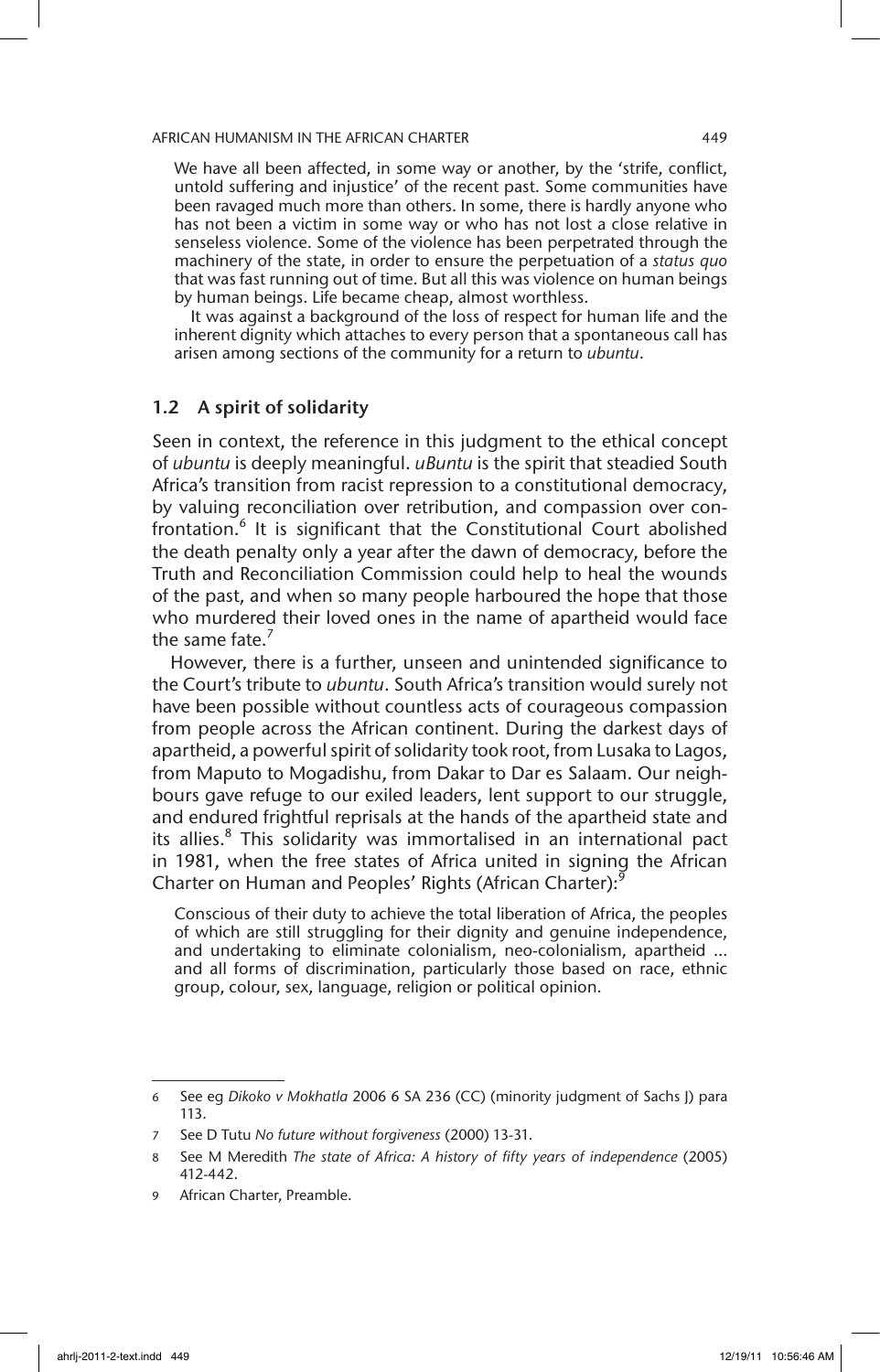### 1.3 A right to solidarity

The African Charter came into force in October 1986, and all Africans became the bearers of unique and unprecedented rights. Significantly, the Charter recognised the right of all peoples to self-determination,<sup>10</sup> and with it the 'right to the assistance of the state parties to the present Charter in their liberation struggle'.<sup>11</sup> In this sense, the African Charter truly enshrined a right to solidarity. This is momentous because it is substantially to continental solidarity that the success of the struggle against apartheid is owed. However, as we all well know, the struggle continues, not only in South Africa but across the continent: that is, the struggle for the very existence and equality of peoples, for genuine self-determination and sovereignty over our natural resources, for peace, development, and a healthy environment. In many ways, this is the timeless struggle between 'society' and 'the state'. This struggle is far from over, and if it is to succeed, what we will require, above all, is solidarity.

It bears mention that solidarity is sustained through institutions, which serve as centres of information, communication and commonality, among peoples divided by vast distances and social differences, but united in their commitment to human dignity, liberty and equality. Twenty-five years ago, two such institutions were created. In South Africa, in May 1986, between two states of emergency, the Centre for Human Rights was founded at the University of Pretoria, and it has been at the forefront of human rights education and academic activism ever since. In October of that year, with the entry into force of the African Charter, the African Commission on Human and Peoples' Rights (African Commission) came into being, mandated 'to promote human and peoples' rights and ensure their protection in Africa'.<sup>12</sup> I feel distinctly privileged, therefore, in the twenty-fifth year of my life and theirs, to celebrate 30 years of the African Charter by discussing its unique rights of solidarity, and the spirit of solidarity that underlies them, which binds us together, as Africans, in our common pursuit of sustainable peace and progress.

# 2 Concept: Rights of solidarity

### 2.1 A universal declaration of human rights

The adoption of the Universal Declaration of Human Rights (Universal Declaration) in 1948 was the first phase of a project called the Inter-

<sup>10</sup> Art 20(1) African Charter.

<sup>11</sup> Art 20(3) African Charter.

<sup>12</sup> Art 30 African Charter.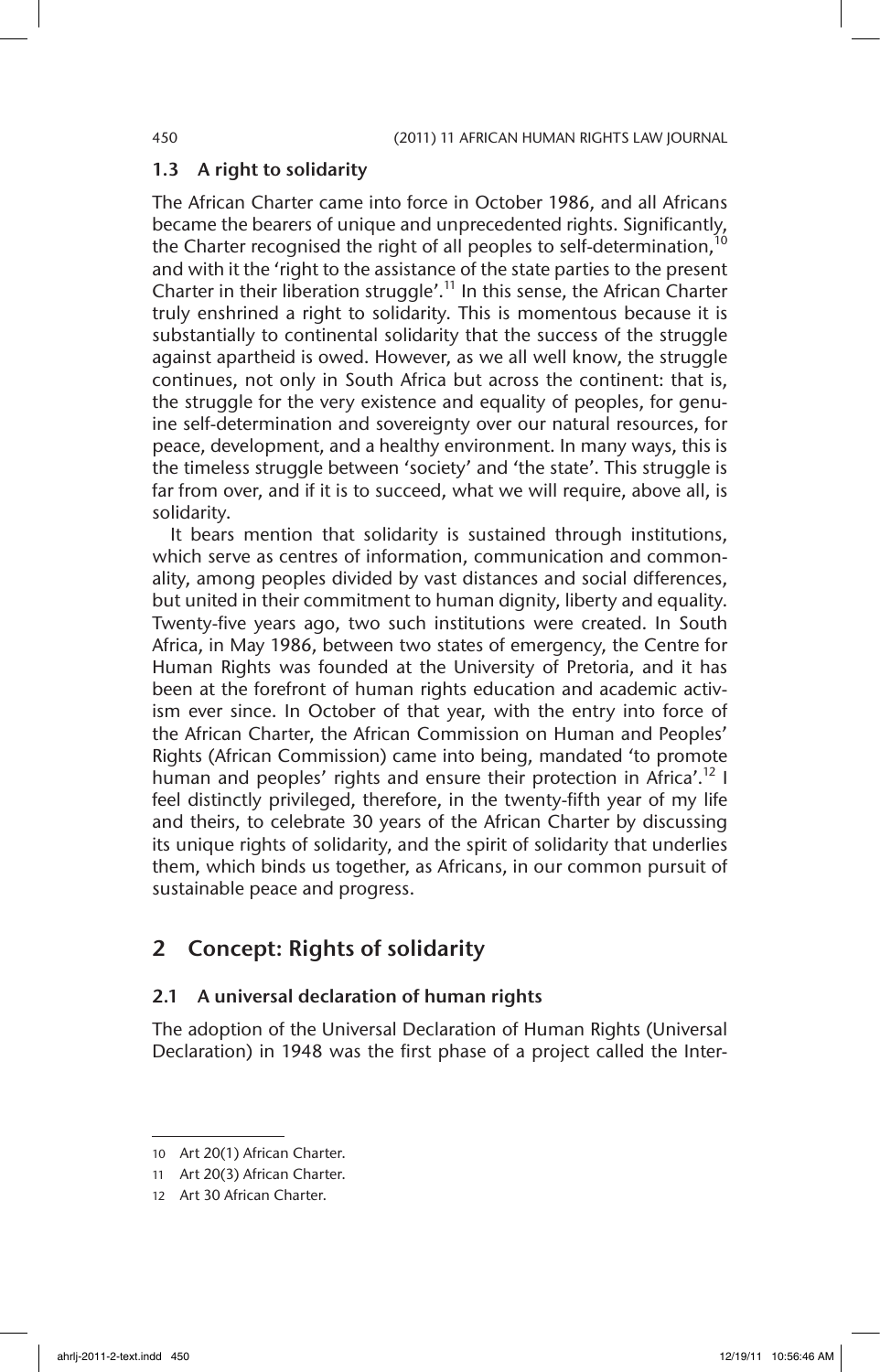national Bill of Human Rights, $13$  which would include the adoption of two binding international instruments in 1966: the International Covenant on Civil and Political Rights (ICCPR), and the International Covenant on Economic, Social and Cultural Rights (ICESCR). When these Covenants came into force in 1976, the project was concluded, but not yet completed. ICCPR enshrined primarily 'negative' rights (such as life, liberty and privacy), corresponding to articles 3 to 21 of the Universal Declaration, which require states to *refrain from* certain intervention.<sup>14</sup> ICESCR enshrined primarily 'positive' rights (such as housing, healthcare and social security), corresponding to articles 22 to 27 of the Universal Declaration, which require states to *resort to* certain intervention.<sup>15</sup> However, neither of the Covenants enacted the right reflected in article 28 of the Universal Declaration: 'Everyone is entitled to a social and international order in which the rights and freedoms set forth in this Declaration can be fully realised.' Although article 1 common to both Covenants proclaims that '[a]ll peoples have the right of self-determination', by virtue of which they may 'freely determine their political status and freely pursue their economic, social and cultural development',16 and may also 'freely dispose of their natural wealth and resources', $17$  this right has been restricted, in its interpretation, to contexts of colonial domination.<sup>18</sup>

### 2.2 A universal declaration of the rights of peoples

When the two international covenants came into force in 1976, it was recognised by a conference of academics and activists in Algiers that 'the quest for a new international, political and economic order' was far from complete:<sup>19</sup>

Aware of expressing the aspirations of our era, we met in Algiers to proclaim that all the peoples of the world have an equal right to liberty, the right to free themselves from any foreign interference and to choose their own government, the right if they are under subjection, to fight for their liberation and the right to benefit from other peoples' assistance in their struggle.

<sup>13</sup> Resolution 217(III): International Bill of Human Rights – Part A: Universal Declaration of Human Rights, United Nations General Assembly (UNGA) 10 December 1948.

<sup>14</sup> In art 2 of ICCPR, each state party undertakes 'to respect and to ensure to all individuals within its territory and subject to its jurisdiction the rights recognised in the present Covenant'.

<sup>15</sup> In art 2 of ICESCR, each state party undertakes 'to take steps … to the maximum of its available resources, with a view to achieving progressively the full realisation of the rights recognised in the present Covenant'.

<sup>16</sup> Art 2(1) ICCPR; art 1(1) ICESCR.

<sup>17</sup> Art 1(2) ICCPR; art 1(2) ICESCR.

<sup>18</sup> FL Kirgis Jr 'The degrees of self-determination in the United Nations era' (1994) 88 *American Journal of International Law* 304-305.

<sup>19</sup> Universal Declaration of the Rights of Peoples (Algiers Declaration), adopted 4 July 1976, http://www.chr.up.ac.za/images/files/documents/ahrdd/theme31/peoples\_ rights\_algiers\_universal\_declaration\_1976.pdf (accessed 16 June 2011), Preamble.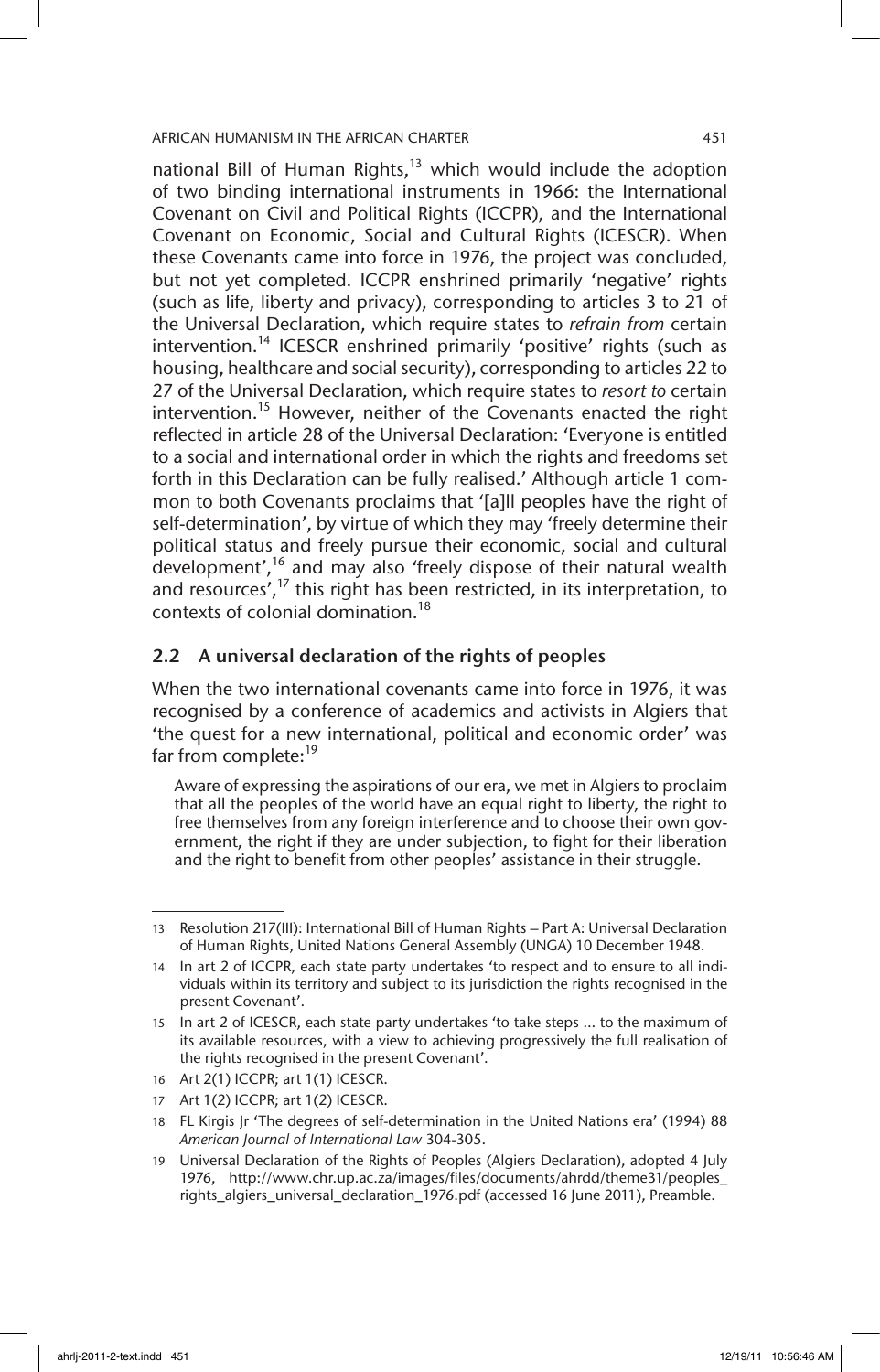Convinced that the effective respect for human rights necessarily implies respect for the rights of peoples, we have adopted the Universal Declaration for the Rights of Peoples.

A truly visionary document, the Algiers Declaration proclaimed for all peoples the right to existence,  $^{20}$  the right to political self-determination,  $^{21}$ economic rights,<sup>22</sup> the right to culture,<sup>23</sup> the right to the environment and common resources,  $^{24}$  and the rights of minorities.<sup>25</sup> These rights were to be 'exercised in a spirit of solidarity amongst the peoples of the world and with due regard for their respective interests'.<sup>26</sup> The obligations arising from these rights were owed 'towards the international community as a whole',<sup>27</sup> and owed by 'all members of the international community'.<sup>28</sup>

### 2.3 A third generation of human rights

In a similar sense, the United Nations Educational, Scientific and Cultural Organisation (UNESCO)'s Director-General at that time, the Senegalese educator Amadou-Mahtar M'Bow, observed that ICCPR and ICESCR represented, respectively, only the first and the second generations of human rights, and that a 'third generation of human rights' still required similar recognition.<sup>29</sup> The three generations of human rights were correspondingly compared to the three themes of the French Revolution: *liberté*, *égalité* and *fraternité*. 30 While ICCPR concerned itself with liberty, and ICESCR concerned itself with equality, neither covenant placed any emphasis on fraternity or solidarity. Thus, in 1977, the Director of UNESCO's Division on Human Rights and Peace, Karel Vašák, presented the following thesis:<sup>31</sup>

The international community is now embarking upon a third generation of human rights which may be called 'rights of solidarity'. Such rights include the right to development, the right to a healthy and ecologically balanced environment, the right to peace, and the right to ownership of the common heritage of mankind. Since these rights reflect a certain conception of

<sup>20</sup> Arts 1-4 Algiers Declaration.

<sup>21</sup> Arts 5-7 Algiers Declaration.

<sup>22</sup> Arts 8-12 Algiers Declaration.

<sup>23</sup> Arts 13-15 Algiers Declaration.

<sup>24</sup> Arts 16-18 Algiers Declaration.

<sup>25</sup> Arts 19-21 Algiers Declaration.

<sup>26</sup> Art 12 Algiers Declaration; see also arts 18 & 21.

<sup>27</sup> Art 22 Algiers Declaration.

<sup>28</sup> Art 30 Algiers Declaration.

<sup>29</sup> K Vašák 'A 30-year struggle: The sustained efforts to give force of law to the Universal Declaration of Human Rights' (1977) 30 *The UNESCO Courier* 29.

<sup>30</sup> P Alston 'A third generation of solidarity rights: Progressive development or obfuscation of international human rights law' (1982) 29 *Netherlands International Law Review* 307 310-311.

<sup>31</sup> Vašák (n 29 above) 29.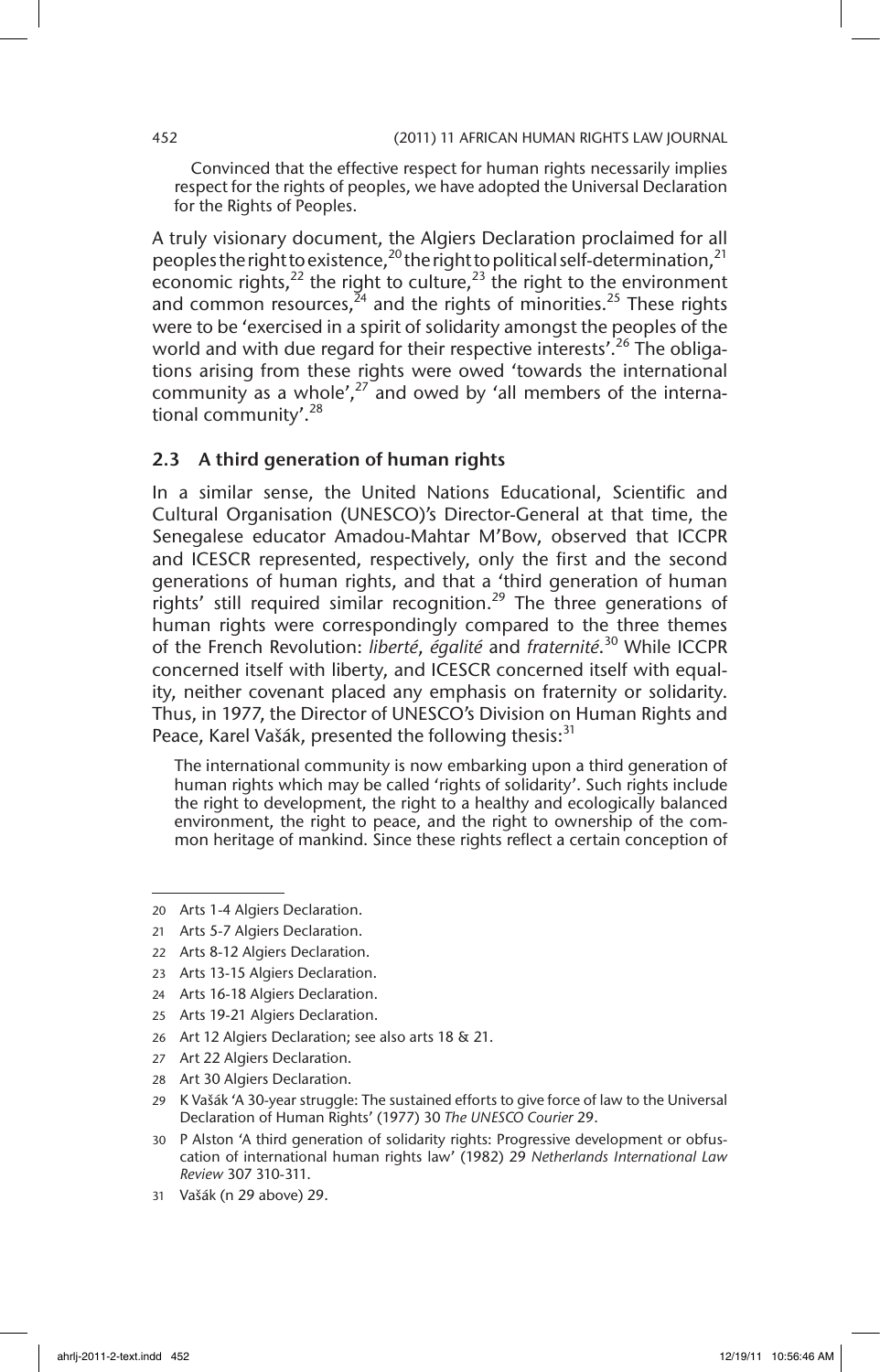community life, they can only be implemented by the combined efforts of everyone: individuals, states and other bodies, as well as public and private institutions.

In a world plagued by growing insecurity and inequality, it became clear that the full realisation of first and second generation rights 'required international co-operation through solidarity of all peoples',  $32$  and so the third generation immediately captured the imagination of the international human rights community. At conference after conference, and in resolution after resolution, the rights of solidarity were proclaimed and propounded, as a concept, but their contents were never clearly defined, and their practical consequences were never fully explored.<sup>33</sup> The envisaged 'Third Covenant' was never drafted and never tabled at the United Nations (UN), and to this day these rights remain obscure and unenforceable in the global architecture of human rights.

# 3 African Charter: Peoples' rights

### 3.1 An unprecedented development

In June 1981, at the 18th Assembly of Heads of State and Government of the Organization of African Unity (OAU) in Nairobi, the African Charter on Human and Peoples' Rights was adopted, giving the African continent the most comprehensive and progressive international human rights instrument the world has ever seen. The African Charter is the first and only binding international instrument that directly recognises the solidarity rights of peoples: to existence, equality, self-determination, sovereignty over natural resources, peace, development and environment.<sup>34</sup>

Although the African Charter itself does not define the concept of 'peoples', it is clear that a people is something separate from the state,<sup>35</sup> since 'the primary impact of [a peoples' right] is against the government of the state in question, and one of its main effects is to internationalise key aspects of the relationship between the people concerned and that state'.<sup>36</sup> Fatsah Ouguergouz, a judge of the African Court on Human and Peoples' Rights (African Court), has described it as a 'chameleon-like term', 'whose content is dependent on the

<sup>32</sup> F Hassan 'Solidarity rights: Progressive evolution of international human rights law?' (1983) 1 *New York Law School Human Rights Annual* 54.

<sup>33</sup> See P Alston 'Peoples' rights: Their rise and fall' in P Alston (ed) *Peoples' rights* (2001) 259.

<sup>34</sup> Arts 19-24 African Charter.

<sup>35</sup> R Kiwanuka 'The meaning of "people" in the African Charter on Human and Peoples' Rights' (1988) 82 *American Journal of International Law* 80.

<sup>36</sup> J Crawford 'Some conclusions' in J Crawford (ed) *The rights of peoples* (1988) 164.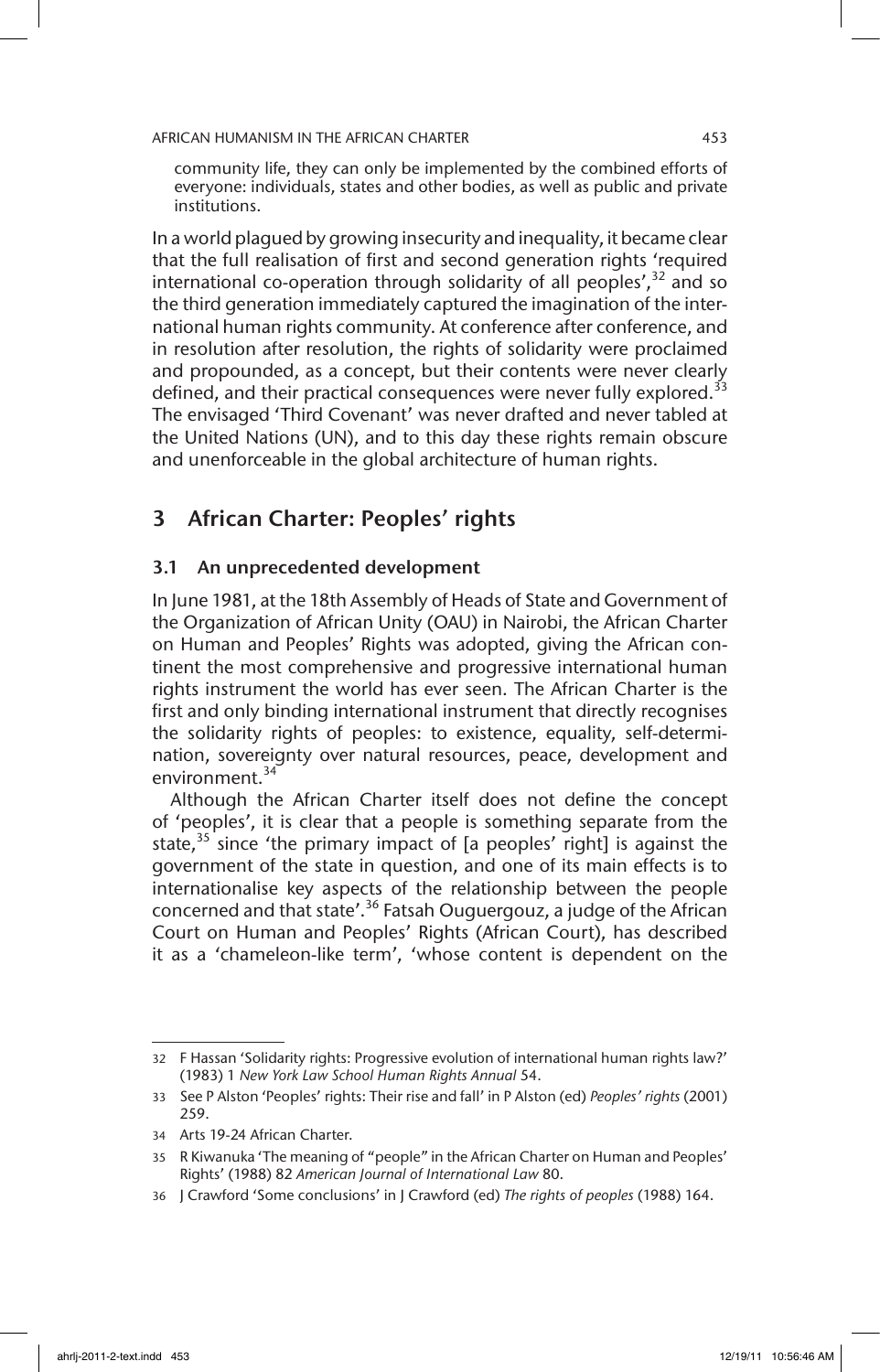function of the right concerned'.<sup>37</sup> Still, the African Commission has developed certain criteria for the identification of 'peoples': $38$ 

The African Commission is thus aware that there is an emerging consensus on some objective features that a collective of individuals should manifest to be considered as 'peoples', that is, a common historical tradition, racial or ethnic identity, cultural homogeneity, linguistic unity, religious and ideological affinities, territorial connection, and a common economic life or other bonds, identities and affinities they collectively enjoy – especially rights enumerated under articles 19 to 24 of the African Charter – or suffer collectively from the deprivation of such rights.

It is important at this stage to clarify that, although the discourse on 'third generation' rights of solidarity revolved around the rights to peace, development and environment, these rights are not the only rights of solidarity. Rather, I contend that all of the rights recognised as peoples' rights in the African Charter are rights of solidarity. This is true because the existence and equality of peoples, as well as their self-determination and sovereignty over their natural resources, cannot be fully realised without compassion and co-operation across borders, not only by states but by other peoples, persons and corporations. The protection and promotion of these interests also (alongside peace, development and environment) require concerted efforts by everyone. The inherent imbalance of status and power between a people and a state is such that the vindication of peoples' rights requires solidarity among peoples across borders.

### 3.2 A historical and philosophical imperative

The recognition of the solidarity rights in the African Charter is rooted in two reasons unique to the African world view. One reason is historical, remembering that the African experience of human rights violations was largely of widespread and systematic violations of the rights of entire peoples rather than specific individuals, through slavery, colonialism and apartheid. In colonised Africa, 'the state' was a notion in contrast and indeed in conflict with that of 'the people', and solidarity among peoples was necessary to break the bonds of oppression. The other reason is philosophical, reflecting that, in African social theory, a person 'is not an isolated and abstract individual, but an integral member of a group animated by a spirit of solidarity'.<sup>39</sup> On this aspect, the OAU Rapporteur on the African Charter offered an insightful account:<sup>40</sup>

<sup>37</sup> F Ouguergouz *The African Charter on Human and Peoples' Rights: A comprehensive agenda for human dignity and sustainable democracy in Africa* (2003) 211.

<sup>38</sup> *Centre for Minority Rights Development & Others v Kenya* (2009) AHRLR 75 (ACHPR 2009) (*Endorois* case) para 151.

<sup>39</sup> OB Okere 'The protection of human rights in Africa and the African Charter on Human and Peoples' Rights: Comparative analysis with the European and American systems' (1984) 6 *Human Rights Quarterly* 148.

<sup>40</sup> Rapporteur's Report (OAU Doc CM/1149 (XXXVII)) para 10, quoted in Kiwanuka (n 35 above) 82.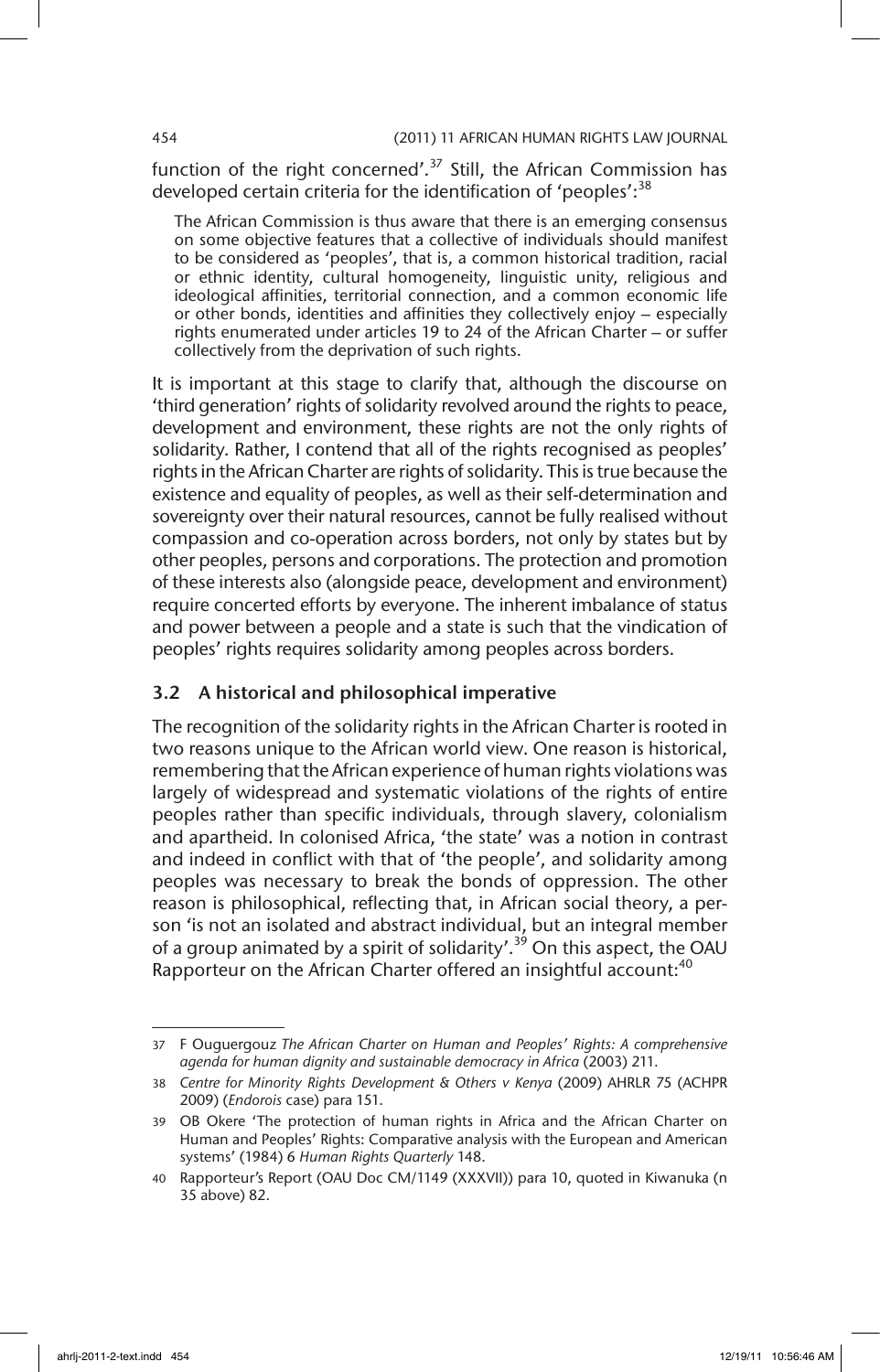Noting that in Africa, Man is part and parcel of the group, some delegations concluded that individual rights could be explained and justified only by the rights of the community. Consequently, they wished that the Draft Charter made room for the peoples' rights and adopt[ed] a more balanced approach to economic, social and cultural rights on the one hand and civil and political rights on the other.

In its final form, the African Charter explicitly invokes these historical and philosophical imperatives in its Preamble:

Reaffirming the pledge they solemnly made in article 2 of the [OAU] Charter to eradicate all forms of colonialism from Africa, to co-ordinate and intensify their co-operation and efforts to achieve a better life for the peoples of Africa and to promote international co-operation having due regard to the Charter of the United Nations and the Universal Declaration of Human Rights;

Taking into consideration the virtues of their historical tradition and the values of African civilisation which should inspire and characterise their reflection on the concept of human and peoples' rights;

Recognising, on the one hand, that fundamental human rights stem from the attributes of human beings which justifies their national and international protection and on the other hand that the reality and respect of peoples' rights should necessarily guarantee human rights …

### 3.3 A principle of solidarity

Solidarity, as a principle, has been a fundamental pillar of African international law since the adoption of the Charter of the OAU in 1963, which proclaims among its purposes to 'promote the unity and solidarity of the African states', $41$  and to 'co-ordinate and intensify their co-operation and efforts to achieve a better life for the peoples of Africa'.<sup>42</sup> The OAU's successor, the African Union (AU), also aims to 'achieve greater unity and solidarity between the African countries and the peoples of Africa', $43$  and 'to strengthen solidarity and cohesion among our peoples'.<sup>44</sup> Solidarity, as a principle of international law, has been best described as follows: 'Solidarity requires an understanding and acceptance by every member of the community that it consciously conceives of its own interests as being inextricable from the interests of the whole.'<sup>45</sup>

This conception of solidarity accords closely with the historical and philosophical rationale for recognising peoples' rights in the African Charter. It is understandable, therefore, that the principle of solidarity features so strongly in the structure of African institutional law.

<sup>41</sup> Art 2(1)(a) Charter of the Organization of African Unity, 25 May 1963 (OAU Charter).

<sup>42</sup> Art 2(1)(b) OAU Charter.

<sup>43</sup> Art 3(a) Constitutive Act of the African Union, 11 July 2000 (AU Constitutive Act).

<sup>44</sup> Preamble AU Constitutive Act. See also Kigali Declaration, AU Ministerial Conference on Human Rights in Africa, May 2003, art 31.

<sup>45</sup> R St J MacDonald 'Solidarity in the practice and discourse of public international law' (1996) 8 *Pace International Law Review* 290.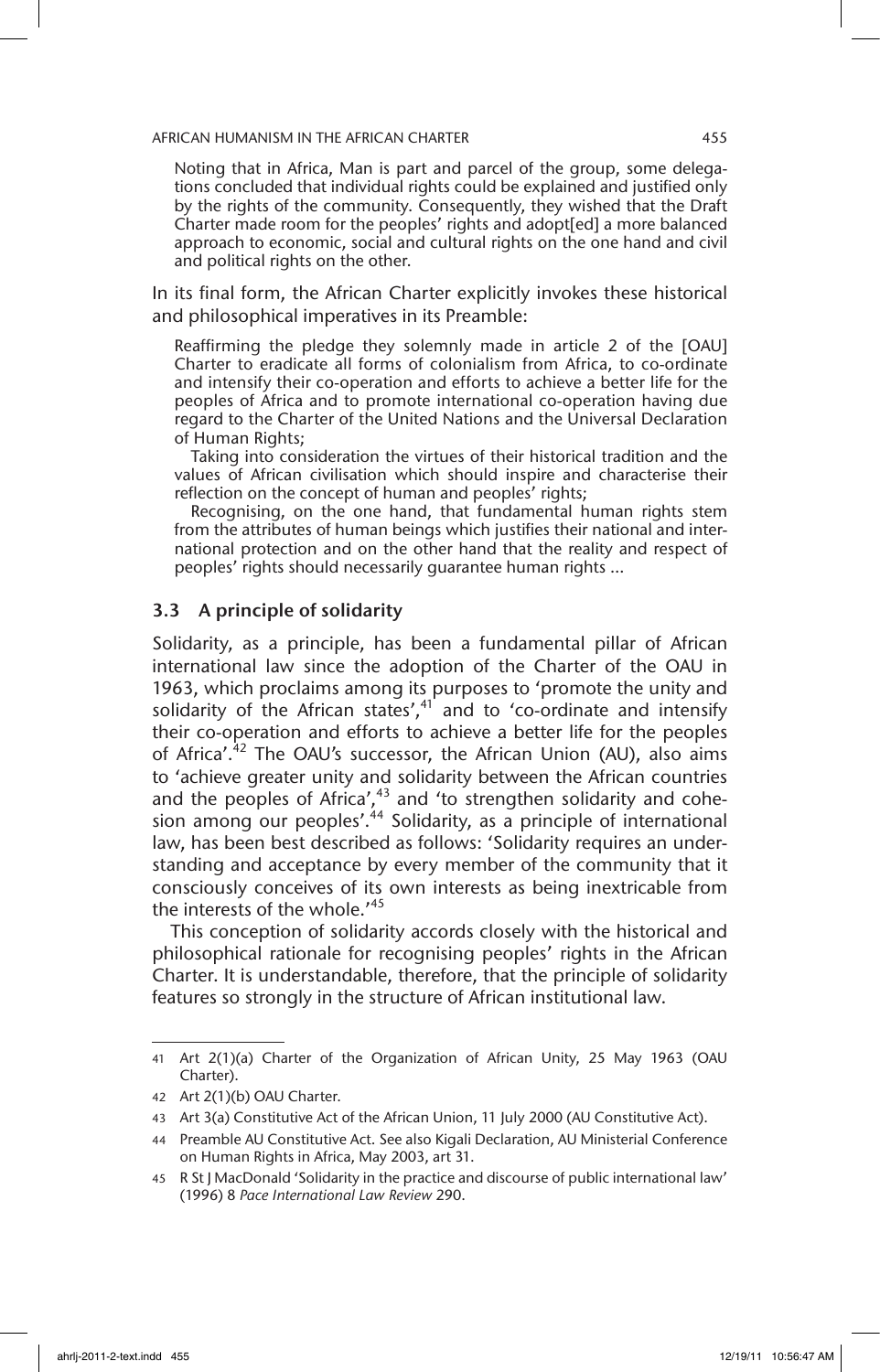### 4 Culture: African humanism

#### 4.1 A philosophy of solidarity

Fundamental to the notion of peoples' rights or solidarity rights is the philosophy of African humanism, which is ascertainable among most pre-colonial African societies, as a philosophy of compassion, community and solidarity.<sup>46</sup> I use the term 'African humanism' broadly to embrace the various social theories propounded by African anthropologists and philosophers that are united by the notion that the identity and morality of the individual are inextricably bound by her or his relationships with others in society. This is a point of consensus among most modern reformulations of traditional philosophy across the continent, including Kwame Nkrumah's Consciencism, Kenneth Kaunda's Humanism and Julius Nyerere's *Ujamaa*. 47

In South Africa, African humanism finds its most prominent expression in the ethical concept of *ubuntu*, the meaning of which is unpacked in the Zulu proverb *umuntu ngumuntu ngabantu* (literally, a person is a person through people). In a Constitutional Court judgment relating to freedom of religion, Justice Langa discussed *ubuntu* as an African social theory, as follows: $48$ 

The notion that 'we are not islands unto ourselves' is central to the understanding of the individual in African thought. It is often expressed in the phrase *umuntu ngumuntu ngabantu* which emphasises 'communality and the inter-dependence of the members of a community' and that every individual is an extension of others. According to Gyekye, 'an individual human person cannot develop and achieve the fullness of his/her potential without the concrete act of relating to other individual persons'. This thinking emphasises the importance of community to individual identity and hence to human dignity. Dignity and identity are inseparably linked as one's sense of self-worth is defined by one's identity. Cultural identity is one of the most important parts of a person's identity precisely because it flows from belonging to a community and not from personal choice or achievement. And belonging involves more than simple association; it includes participation and expression of the community's practices and traditions.

In seSotho and seTswana, the same concept is called *botho*. In Shona, it is known as *unhu*, and in Chichewa it is *umunthu*. In Kinyarwanda and Kirundi, the word *ubuntu* means humanity or human generosity, and the word *obuntu* bears a similar meaning in the Kitara dialect clus-

<sup>46</sup> See Y Mokgoro '*Ubuntu* and the law in South Africa' (1998) 4 *Buffalo Human Rights Law Review* 1 15-17.

<sup>47</sup> MM Makumba *An introduction to African philosophy: Past and present* (2007) 134- 144.

<sup>48</sup> *MEC for Education: KwaZulu-Natal & Others v Pillay* 2008 1 SA 474 (CC) para 53 (footnotes omitted).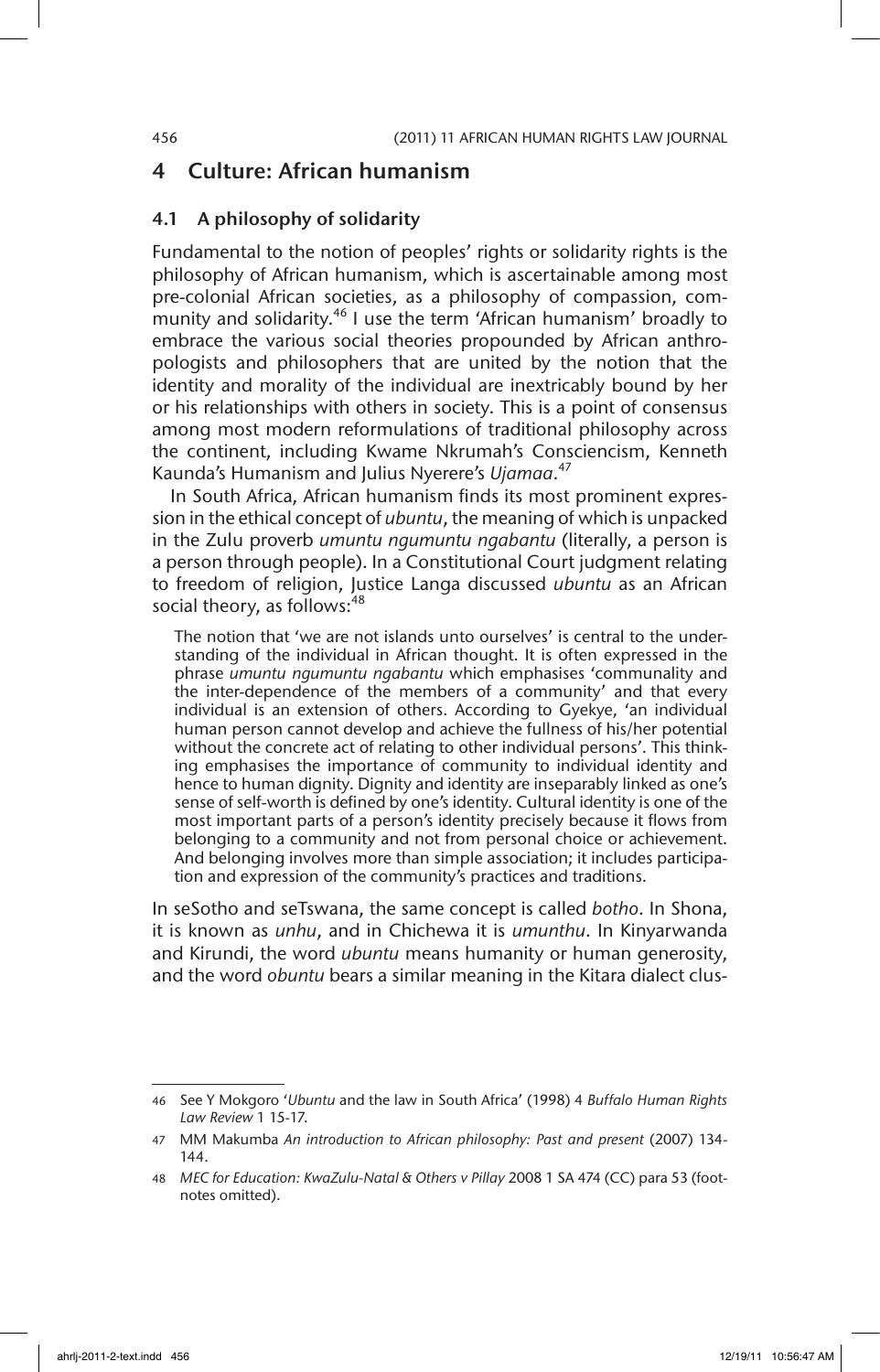ter in East Africa. The late Nigerian anthropologist, Victor C Uchendu, described a principle of 'kinship' prevailing in West Africa:<sup>49</sup>

The kinship principle provided the individual with a community whose moral order emphasised shared values, a sense of belonging, security and social justice. In such social order duties preceded rights. The principle was clear: to enjoy your rights you must do your duty; and duty and right have a reciprocal relationship, and structurally both were balanced.

The limitation of first and second generation human rights is that they demand delivery from the state, and thereby abstract all responsibility away from the individual. African humanism, fostered in tribal societies not structured as nation states, does not divorce the individual from her or his community, nor her or his responsibility to the community, through the avatar of the state. Relations within the community, and its relations with other communities, were always the collective responsibility of the community members themselves. In this respect, an illuminating exposition is provided by Murungi: $50$ 

Certainly, in Africa, but not only in Africa, personhood is social. African jurisprudence is a part of African social anthropology. Social cohesion is an essential element of African jurisprudence. Areas of jurisprudence such as criminology and penology, law of inheritance, and land law, for example, focus on the preservation of and promotion of social cohesion. This cohesion is a cohesion that is tempered by justice. Justice defines a human being as a human being. Thus, injustice in Africa is not simply a matter of an individual breaking a law that is imposed on him or her by other individuals, or by a collection of individuals who act in the name of the state. It is a violation of the individual's duty to him or herself, a violation of the duty of the individual to be him or herself – the duty to be a social being.

In contrast to Western legal philosophies, *ubuntu* 'does not conceive of a social bond as one that precedes through an imagined social contract'.<sup>51</sup> As Cornell and Muvangua argue:<sup>52</sup>

*uBuntu* is both the African principle of transcendence for the individual, and the law of the social bond. In *ubuntu* human beings are intertwined in a world of ethical relations and obligations from the time they are born. The social bond, then, is not imagined as one of separate individuals … We come into the world obligated to others, and in turn these others are obligated to us, to the individual. Thus, it is a profound misunderstanding of *ubuntu* to confuse it with simple-minded communitarianism. It is only through the

<sup>49</sup> VC Uchendu *Tradition and social order*, inaugural lecture, University of Calabar, Nigeria, 11 January 1990, as cited in UO Umozurike *The African Charter on Human and Peoples' Rights* (1997) 19. See also the fascinating study on Islamic law and solidarity rights by J Morgan-Foster 'Third generation rights: What Islamic law can teach the international human rights movement' (2005) 8 *Yale Human Rights and Development Law Journal* 67.

<sup>50</sup> J Murungi 'African jurisprudence: Hermeneutic reflections' in K Wiredu (ed) *A companion to African philosophy* (2006) 519 552-553

<sup>51</sup> D Cornell & N Muvangua *Law in the* ubuntu *of South Africa* (2009) 10, http://isthisseattaken.co.za/pdf/Papers\_Cornell\_Muvangua.pdf (accessed 16 June 2011).

<sup>52</sup> As above. See also I Menkiti 'On the normative conception of a person' in K Wiredu (ed) *A companion to African philosophy* (2006) 326.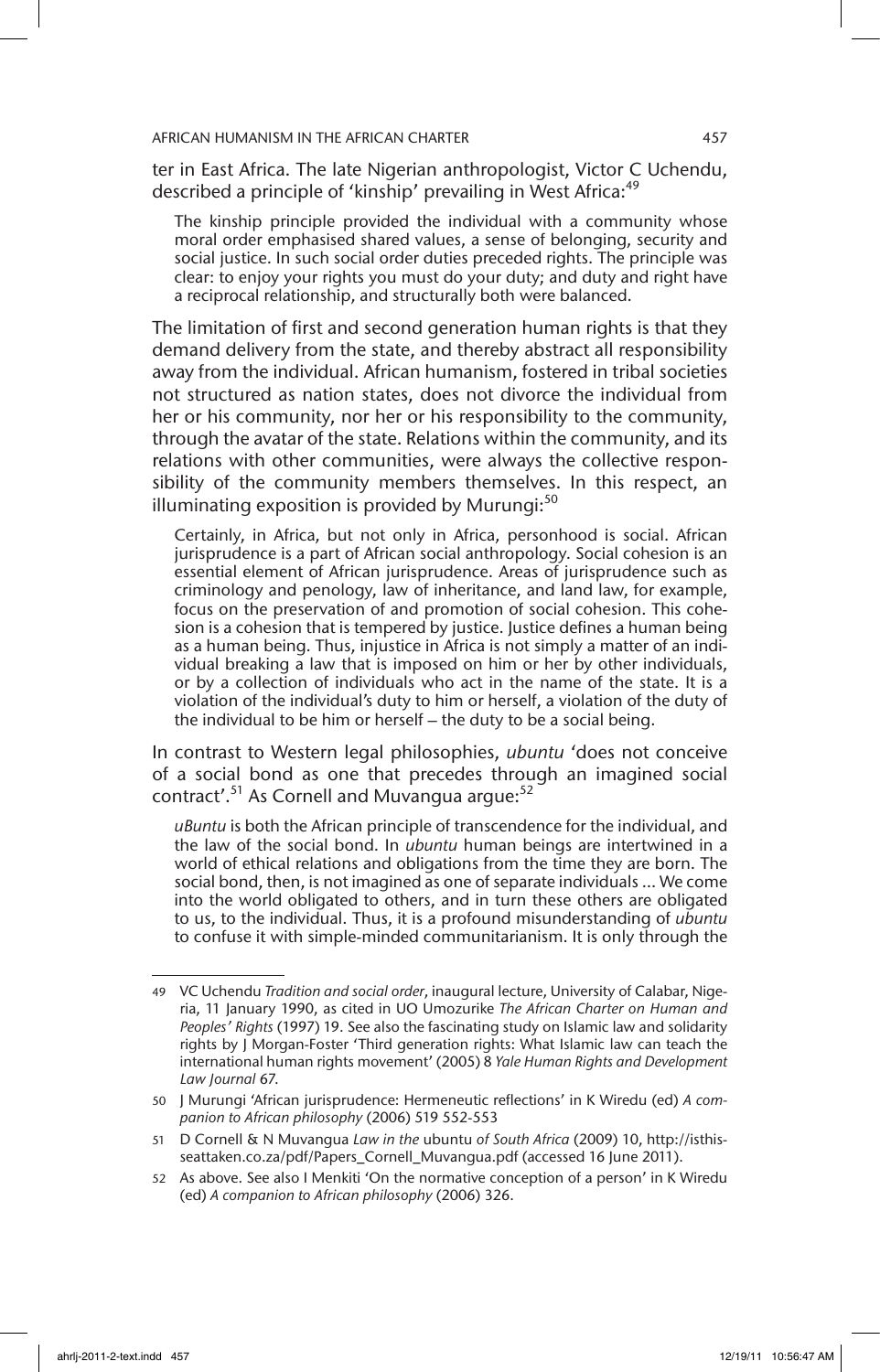engagement and support of others that we are able to realise a true individuality and rise above our biological distinctiveness into a fully developed person whose uniqueness is inseparable from the journey to moral and ethical development.

### 4.2 A viable legal philosophy

Viewed with its vocabulary of rights and duties, African humanism naturally translates from a social philosophy into a legal philosophy, and as such it has increasingly been applied to concrete legal disputes by national courts across the continent. For instance, the Tanzanian Court of Appeal has held as follows in respect of constitutional interpretation: $53$ 

The second important principle or characteristic to be borne in mind when interpreting our Constitution is a corollary of the reality of co-existence of the individual and society, and also the reality of co-existence of rights and duties of the individual on the one hand, and the collective of communitarian rights and duties of society on the other. In effect this co-existence means that the rights and duties of the individual are limited by the rights and duties of society, and *vice versa*.

In justifying the abolition of the death penalty by the Constitutional Court of South Africa, Justice Yvonne Mokgoro explained that *ubuntu* 'envelops the key values of group solidarity, compassion, respect, human dignity, conformity to basic norms and collective unity'.<sup>54</sup> Justice Tholakele Madala observed that it 'calls for a balancing of the interests of society against those of the individual',  $55$  and Justice Pius Langa described the theory as follows:<sup>56</sup>

It is a culture which places some emphasis on communality and on the interdependence of the members of a community. It recognises a person's status as a human being, entitled to unconditional respect, dignity, value and acceptance from the members of the community such person happens to be part of. It also entails the converse, however. The person has a corresponding duty to give the same respect, dignity, value and acceptance to each member of that community. More importantly, it regulates the exercise of rights by the emphasis it lays on sharing and co-responsibility and the mutual enjoyment of rights by all.

This judgment was also applied by the Ugandan Constitutional Court, when it declared the sentence of banishment for the crime of witchcraft to be cruel and inhuman punishment and therefore unconstitutional: 57

<sup>53</sup> *Director of Public Prosecutions v Pete* [1991] LRC (Const) 553 566b-d, cited in *Makwanyane* (n 4 above) para 224.

<sup>54</sup> *Makwanyane* (n 4 above) para 308.

<sup>55</sup> *Makwanyane* (n 4 above) para 250.

<sup>56</sup> *Makwanyane* (n 4 above) para 224.

<sup>57</sup> *Salvatori Abuki & Another v Attorney-General* [1997] UGCC 5, Constitutional Case 2 of 1997, 13 June 1997, http://www.ulii.org/ug/cases/UGCC/1997/5.html (accessed 16 June 2011).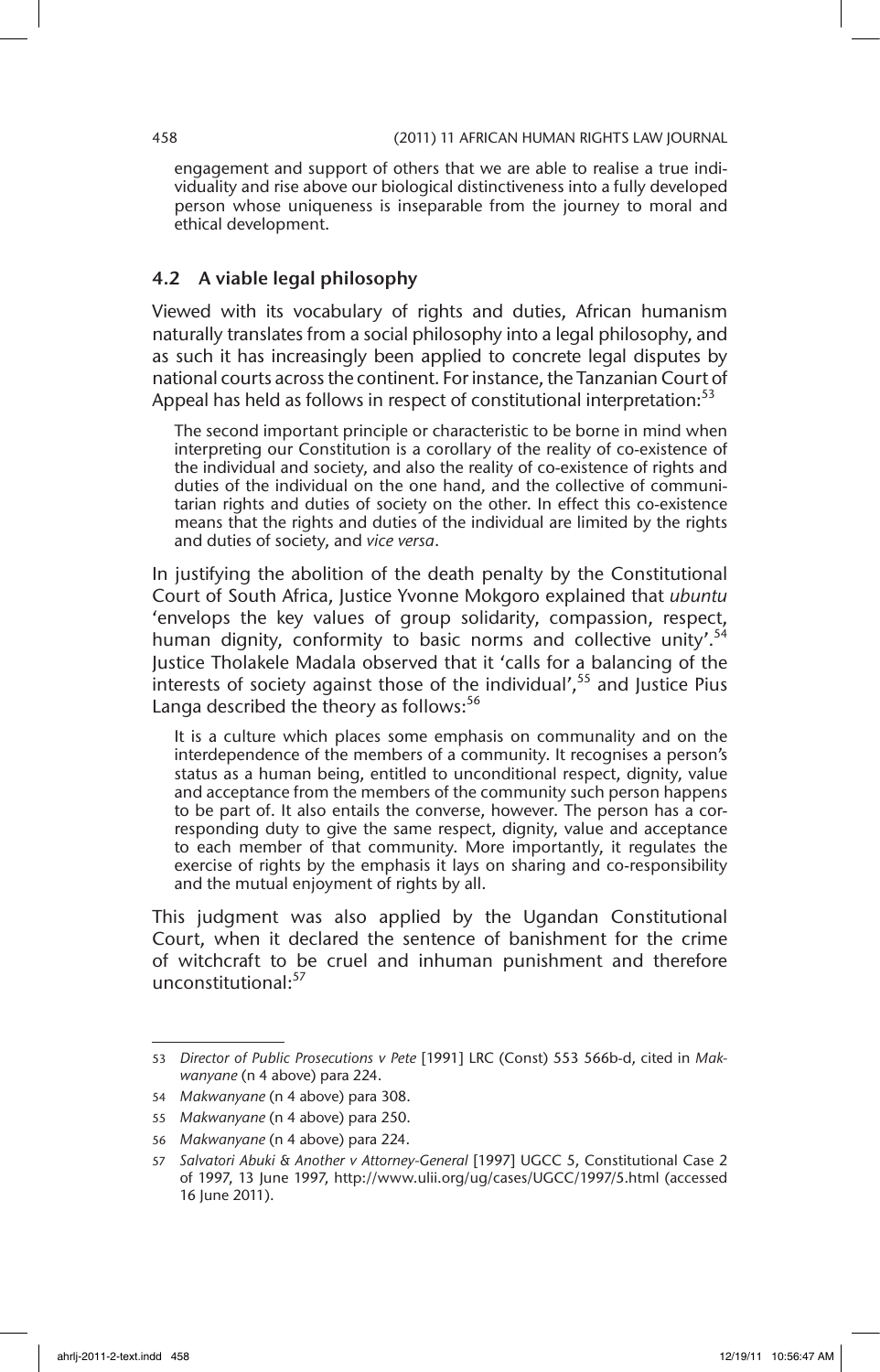Of course, the concept of '*ubuntu*', the idea that being human entails humaneness to other people, is not confined to South Africa or any particular ethnic group in Uganda. It is the whole mark of civilised societies … It will be recalled that the word '*ubuntu*', though linguistically peculiar to only certain groups, is a concept embraced by all the communities of Uganda.

*Botho* has recently been invoked by the Lesotho High Court in the context of the law of succession, to preclude the dispossession of a widow<sup>58</sup> and, in South Africa, it has also been applied to the law of defamation.<sup>59</sup> Despite its many detractors,<sup>60</sup> I contend that African humanism is indeed viable as a legal philosophy, and that the rights of solidarity bear unique jurisprudential value.

### 4.3 A valuable legal philosophy

The African Charter is unique among international human rights instruments, not only because it includes peoples' rights, but because it includes a chapter on individual *duties*. 61 According to article 27 of the African Charter:

- 1 Every individual shall have duties towards his family and society, the state and other legally-recognised communities and the international community.
- 2 The rights and freedoms of each individual shall be exercised with due regard to the rights of others, collective security, morality and common interest.

With its equality of emphasis on rights and duties, African humanism represents a theory of *reciprocity*. 62 However, the notion that a person forms part of a people, in a relationship of reciprocal rights and duties, was met with apprehension and hostility by a number of states and societies from the developed world. African humanism 'stands in stark contrast to the atomistic view of the Western world, which regards individuals as locked in a constant struggle against society for the redemption of their rights'.<sup>63</sup> The United States and the United

<sup>58</sup> *Mokoena v Mokoena & Others* [2007] LSHC 14, Case CIV/APN/216/2005, 16 January 2007, http://www.saflii.org/ls/cases/LSHC/2007/14.html (accessed 16 June 2011).

<sup>59</sup> *Dikoko v Mokhatla* (n 6 above) (minority judgment of Mokgoro J) paras 68-69; *The Citizen 1978 (Pty) Ltd & Others v McBride* [2011] ZACC 11, Case CCT 23/10, 8 April 2011, http://www.saflii.org/za/cases/ZACC/2011/11.html (*McBride*) (minority judgment of Mogoeng J) para 217.

<sup>60</sup> See eg R English '*Ubuntu*: The quest for an indigenous jurisprudence' (1996) 12 *South African Journal on Human Rights* 641; IJ Kroeze 'Doing things with values II: The case of *ubuntu*' (2002) *Stellenbosch Law Review* 252.

<sup>61</sup> Arts 27-29 African Charter.

<sup>62</sup> See the minority judgment of Ngcobo J in *Bhe & Others v Khayelitsha Magistrate & Others* 2005 1 SA 580 (CC) paras 163 & 166, where he explicitly links *ubuntu* to the duties in the African Charter. See also *Makwanyane* (n 4 above) (minority judgment of Mahomed J) para 263; *McBride* (n 59 above) (minority judgment of Mogoeng J) para 218. See also N Ahiauzu '*Ubuntu* and the obligation to obey the law' (2006) 37 *Cambrian Law Review* 17.

<sup>63</sup> Kiwanuka (n 35 above) 82.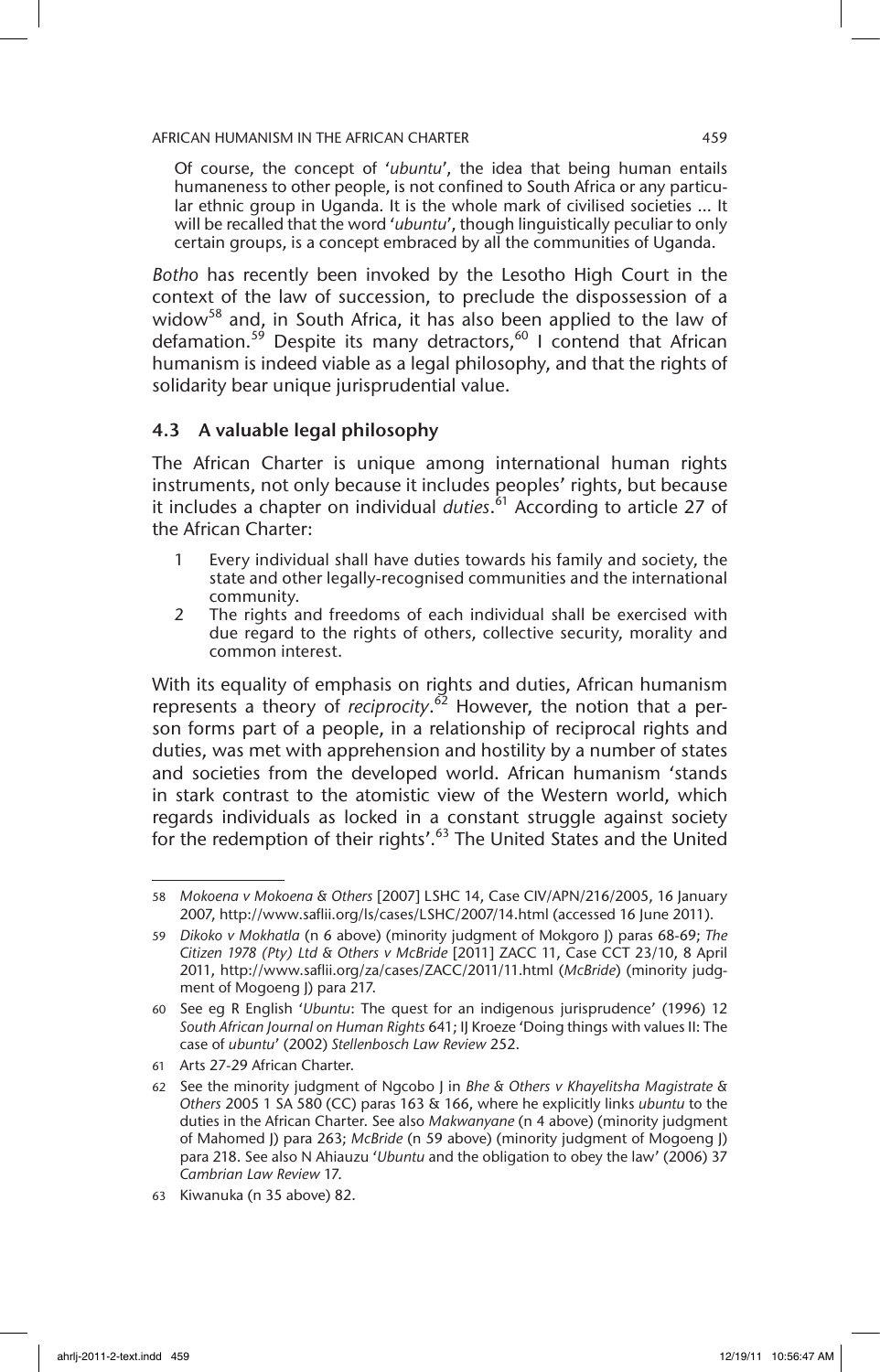#### 460 (2011) 11 AFRICAN HUMAN RIGHTS LAW JOURNAL

Kingdom, for instance, were so hostile to the notion of solidarity rights that they officially withdrew from UNESCO when Director-General M'Bow refused to relent on his campaign for a third generation of human rights, on the grounds that this initiative 'would give international legitimacy to abuses of individual rights … justified by appealing to a supposedly higher or equally valid set of collective rights'.<sup>64</sup> These Western fears were unfounded, however, as the solidarity rights were conceived as comprehensive rights, with both individual and collective dimensions,  $65$  and were not to be wielded by the state against the people, but rather by the people against the state.<sup>66</sup> It must be remembered, though, that this happened during the height of the Cold War, when the United Kingdom and the United States were providing arms, investment and intelligence to the apartheid regime.<sup>67</sup>

I mention this example because apartheid provides an instructive analogy for the unique jurisprudential value of African humanism.<sup>68</sup> In so many ways, apartheid is the very antithesis of *ubuntu*. While apartheid literally means 'separateness', *ubuntu* emphasises 'togetherness', interdependence and community. While apartheid criminalised compassion and solidarity, *ubuntu* is defined by them. Apartheid effectively divorced rights from duties, reserving for white people a maximum of rights and a minimum of duties, while relegating black people to the opposite fate. Apartheid did not only strive to separate white South Africans from black South Africans, but indeed to sever South Africa from its own continent, to create an enclave of Western, Christian and capitalist 'civilisation'.<sup>69</sup> In order to sustain itself, the apartheid regime placed itself at the frontlines of the Cold War, involving itself and its citizens directly in the proxy conflicts on the continent, from South West Africa and Angola to Mozambique.<sup>70</sup>

After the dawn of democracy, therefore, the project of healing the divisions in South African society was also, in a strong sense, the project of healing the ideological divisions of the Cold War. Our Constitution had to accommodate and address these divisions, and still has to do so today, as our country remains deeply divided – politi-

<sup>64</sup> As quoted in Alston (n 30 above) 280-281.

<sup>65</sup> K Mbaye 'Introduction' in M Bedjaoui (ed) *International law: Achievements and prospects* (1993) 1052.

<sup>66</sup> Crawford (n 36 above) 164.

<sup>67</sup> J Barber *Mandela's world: The international dimension of South Africa's political revolution* (2004) 9-25.

<sup>68</sup> See generally KD Kaunda 'Humanism and apartheid' (1993) 37 *Saint Louis University Law Journal* 835 and WP Nagan 'Africa's value debate: Kaunda on apartheid and African humanism' (1993) 37 *Saint Louis University Law Journal* 871.

<sup>69</sup> See, eg, the speech by the architect of apartheid, HF Verwoerd, in which he heralded South Africa as 'unequivocally the symbol of anti-communism in Africa [and] a bastion in Africa for Christianity and the Western world', quoted in AM Chambati 'South Africa's foreign policy and the world' (1973) 3 *Zambezia* 92.

<sup>70</sup> See Meredith (n 8 above) 316-319.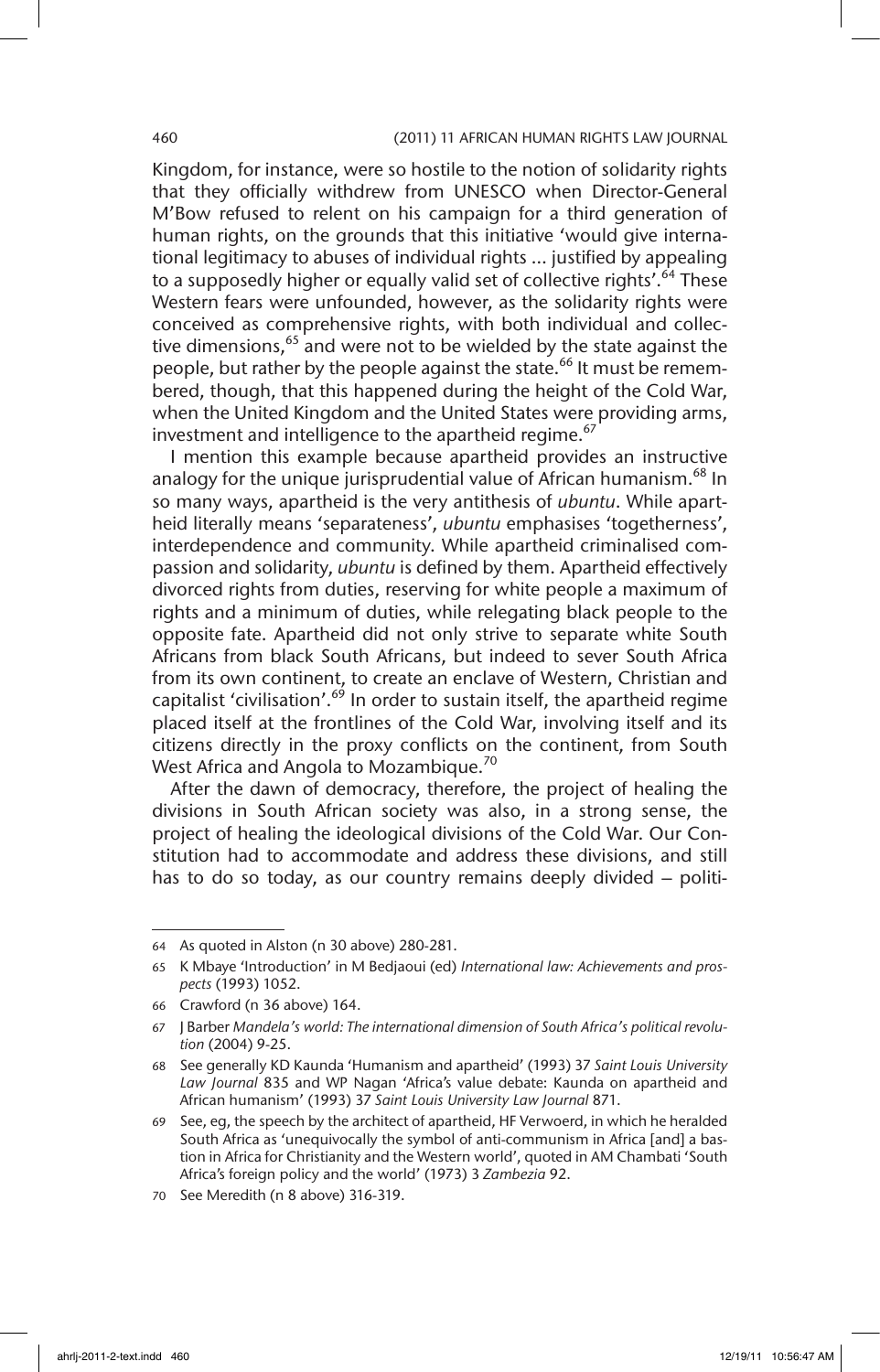cally, economically and socially – embodying the frontier between the developed and developing worlds. As President Nelson Mandela predicted, 'as she battles to remake herself, South Africa will be like a microcosm of the new world striving to be born'.<sup>71</sup> In this context of vast disparities in development, the South African Constitutional Court has demonstrated the unique viability and value of *ubuntu* as a legal philosophy, in requiring meaningful mediation in the resolution of disputes between private landowners and homeless people dwelling on their property:<sup>72</sup>

[The statute] expressly requires the court to infuse elements of grace and compassion into the formal structures of the law. It is called upon to balance competing interests in a principled way and promote the constitutional vision of a caring society based on good neighbourliness and shared concern … The spirit of *ubuntu*, part of the deep cultural heritage of the majority of the population, suffuses the whole constitutional order. It combines individual rights with a communitarian philosophy. It is a unifying motif of the Bill of Rights, which is nothing if not a structured, institutionalised, and operational declaration in our evolving new society of the need for human interdependence, respect and concern.

In a similar sense, the colossal project of reconciling a deeply-divided world calls for compassion and co-responsibility on the part of all peoples, persons and corporations, rather than only states. The philosophy of African humanism, through the rights of solidarity, provides the possibility to adapt human rights theory to the task. Firstly, it explodes the binary fallacy of the Cold War that there is an absolute and irreconcilable election between individualist and communitarian legal philosophies. In the realm of human rights, as the Cold War intensified, the Western states clung to ICCPR, whereas the Eastern states clung to ICESCR. While the West rallied around capitalism, an economic philosophy sustained by competition, the East rallied around communism, an economic philosophy sustained by compulsion. And while the West advocated a theory of rights, emphasising liberty at the expense of equality, the East advocated a theory of duties, emphasising equality at the expense of liberty.<sup>73</sup> African states were expected, and induced through fear, force and corruption, to choose between the two.

African humanism, however, presented a third choice, and it harboured the unique jurisprudential potential to reconcile the rift between West and East. The rights of solidarity represented a theory of reciprocity, a reconciliation of rights and duties, with equal emphasis on liberty and equality. African humanism is neither a libertarian

<sup>71</sup> NR Mandela 'Nobel lecture', Oslo, Norway, 10 December 1993, http://nobelprize. org/nobel\_prizes/peace/laureates/1993/mandela-lecture.html (accessed 16 June 2011).

<sup>72</sup> *Port Elizabeth Municipality v Various Occupiers* 2005 1 SA 217 (CC) para 37.

<sup>73</sup> See B Tyson & AA Said 'Human rights: A forgotten victim of the Cold War' (1993) 15 *Human Rights Quarterly* 589 594-596.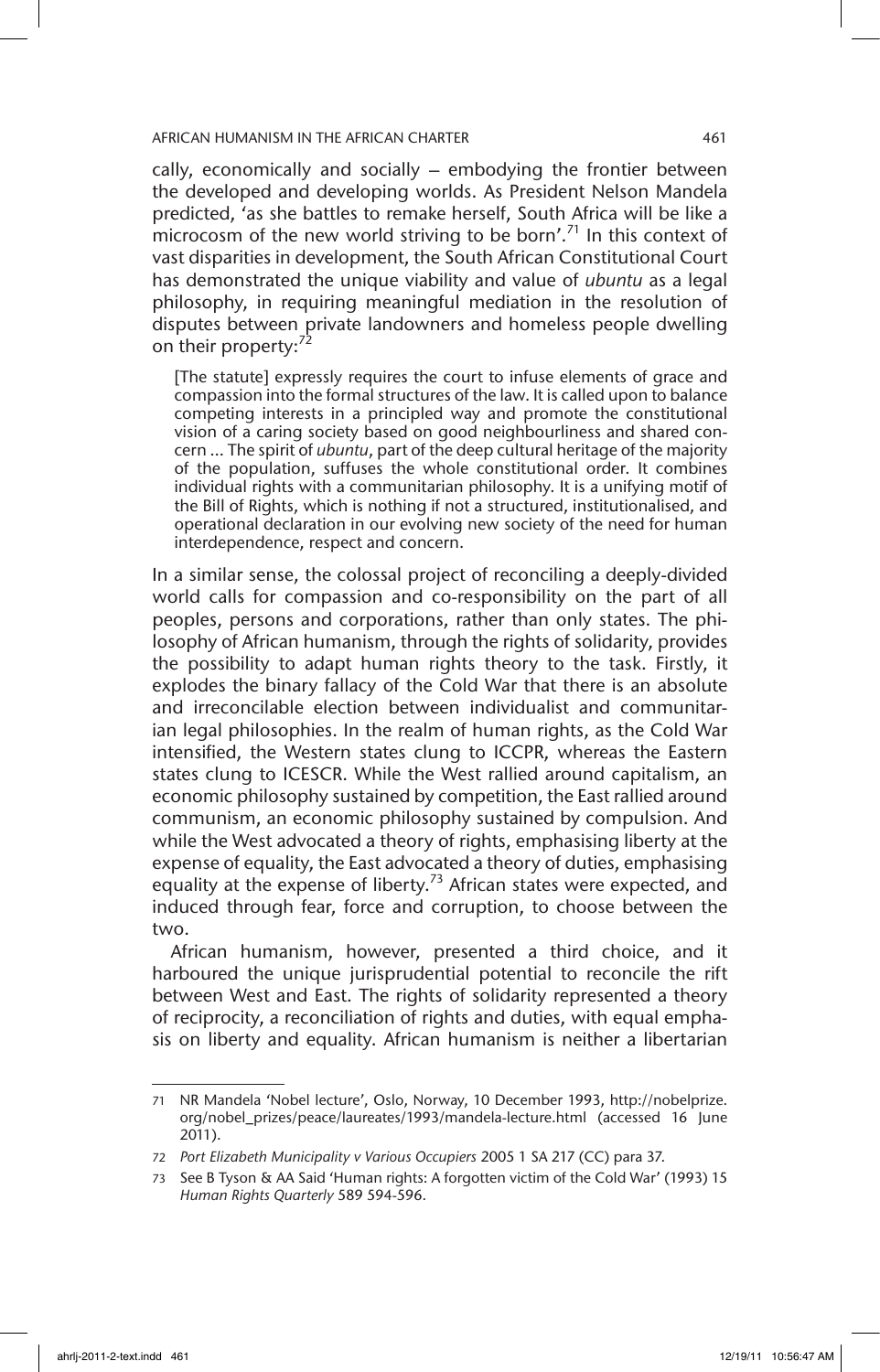philosophy nor an egalitarian philosophy, but rather a *fraternitarian*  philosophy, sustained by compassion, using fraternity or solidarity as a bridge between liberty and equality. Accordingly, in the South African Constitutional Court, Justice Albie Sachs has stated as follows:<sup>74</sup>

*Ubuntu – botho* is more than a phrase to be invoked from time to time to add a gracious and affirmative gloss to a legal finding already arrived at. It is intrinsic to and constitutive of our constitutional culture. Historically, it was foundational to the spirit of reconciliation and bridge-building that enabled our deeply traumatised society to overcome and transcend the divisions of the past. *In present day terms it has an enduring and creative character, representing the element of human solidarity that binds together liberty and equality to create an affirmative and mutually supportive triad of central constitutional values.*

Although the Cold War has officially ended, the glaring gap between the developed and developing worlds still remains, as an 'explosive remnant of war', to borrow a phrase from international humanitarian law.<sup>75</sup> The brief intervening period between the West's crusade against communism and its current crusade against independent Islam (under the title of the 'war on terror') was marked by an unprecedented recognition of the value of peoples' rights. For instance, successive versions of a Declaration on the Right of Peoples to Peace were met with consistent and considerable abstention by Western states in the UN General Assembly in 1984,<sup>76</sup> 1985,<sup>77</sup> 1986<sup>78</sup> and 1988,<sup>79</sup> but just after the close of the Cold War, in 1990, the Resolution on the Implementation of the Declaration on the Right of Peoples to Peace was adopted by consensus.<sup>80</sup> However, in 2002, just after the commencement of the war on terror, the Resolution on the Promotion of the Right of Peoples to Peace was opposed by 54 votes, $81$  invariably those of Western states and their clients.

<sup>74</sup> *Dikoko v Mokhatla* (n 6 above) (minority judgment of Sachs J) para 113 (my emphasis).

<sup>75</sup> See eg Protocol on Explosive Remnants of War (Protocol V to the 1980 Convention) 28 November 2003.

<sup>76</sup> Resolution 39/11: Declaration on the Right of Peoples to Peace, UNGA (by vote of 92-0-34) 1984, http://www.un.org/depts/dhl/resguide/r39.htm (accessed 16 June 2011).

<sup>77</sup> Resolution 40/11: Right of Peoples to Peace, UNGA (by vote of 109-0-29) 1985, http://www.un.org/depts/dhl/resguide/r40.htm (accessed 16 June 2011).

<sup>78</sup> Resolution 41/10: Right of Peoples to Peace, UNGA (by vote of 104-0-33) 1986, http://www.un.org/depts/dhl/resguide/r41.htm (accessed 16 June 2011).

<sup>79</sup> Resolution 43/22: Right of Peoples to Peace, UNGA (by vote of 118-0-29) 1988, http://www.un.org/Depts/dhl/resguide/r43.htm (accessed 16 June 2011).

<sup>80</sup> Resolution 45/14: Implementation of the Declaration on the Right of Peoples to Peace, UNGA (by consensus) 1990, http://www.un.org/Depts/dhl/resguide/r45. htm (accessed 16 June 2011).

<sup>81</sup> Resolution 57/216: Promotion of the Right of Peoples to Peace, UNGA (by vote of 116-53-14) 2002, http://www.un.org/depts/dhl/resguide/r57.htm (accessed 16 June 2011).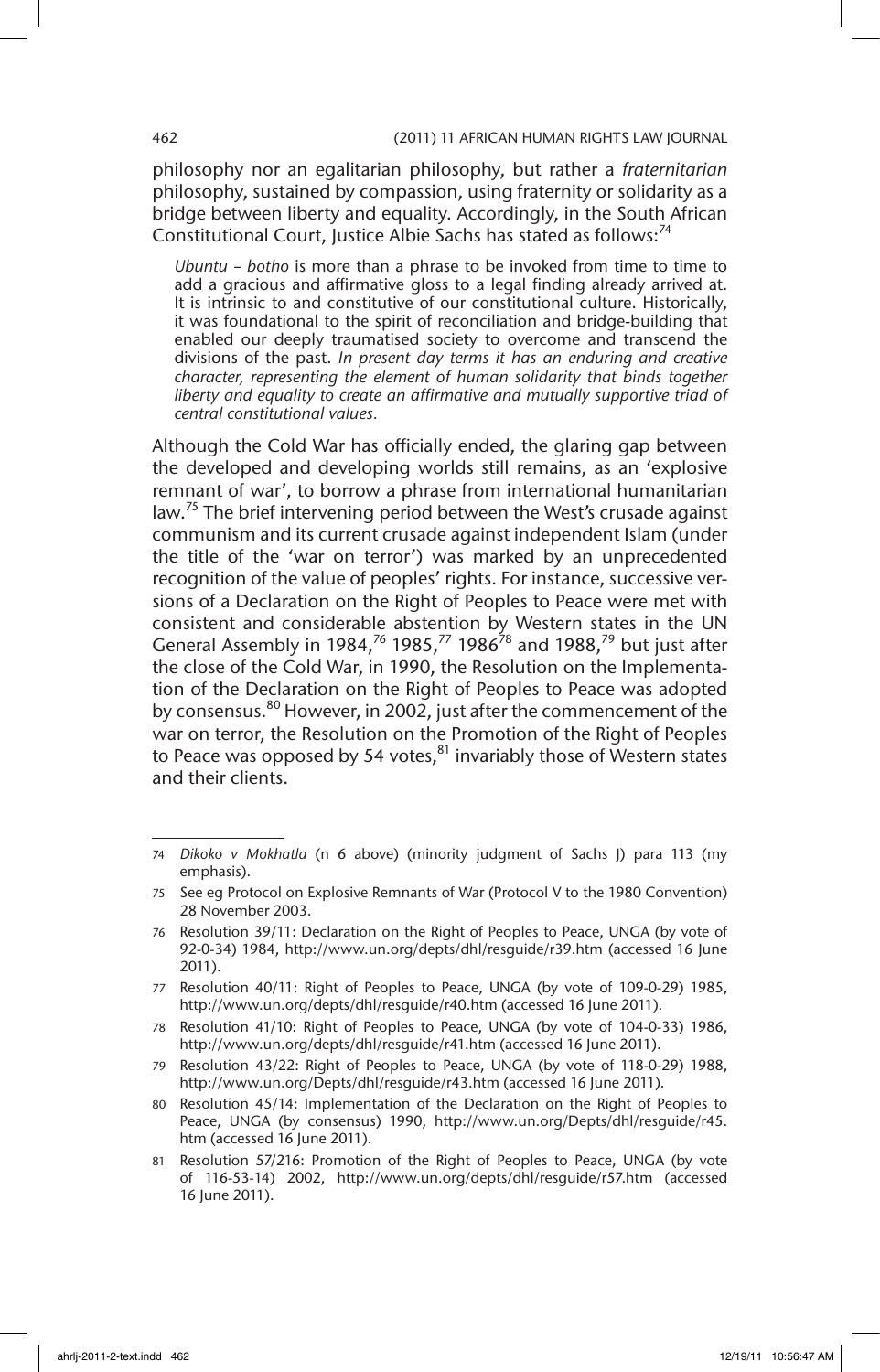We see a similar pattern in respect of the right to development. In the UN General Assembly in 1986, the Declaration on the Right to Development met with a vote of opposition from the United States and abstention from eight Western and West-aligned states, including West Germany, Israel, Japan and the United Kingdom.<sup>82</sup> By contrast, in 1990, a Resolution on the Right to Development was adopted by consensus.<sup>83</sup> But in December 2001, a further Resolution on the Right to Development was greeted with four votes of opposition (by Denmark, Israel, Japan and the United States) and abstention from 44 Western states and client states.<sup>84</sup>

It appears unlikely, therefore, that our deeply-divided world will quickly come to sufficient consensus about the rights of solidarity to adopt a third covenant and to complete the project of the International Bill of Human Rights.

# 5 Conclusion: A call to compassion

We, as Africans, already have a third covenant: a legally-binding Covenant of Compassion, which recognises our rights (and corresponding responsibilities), as peoples, to existence, equality, self-determination, sovereignty over our natural resources, peace and security, development and the environment. In this article, I have tried to answer the call by President Nelson Mandela<sup>85</sup>

to use our country's unique and painful experience to demonstrate, in practice, that the normal condition for human existence is democracy, justice, peace, non-racism, non-sexism, prosperity for everybody, a healthy environment and equality and solidarity among the peoples.

We must begin an inclusive conversation on the contents and consequences of our solidarity rights, and progressively demand their enjoyment and enforcement. We must also seek to enforce them in creative ways. Although the doors to the African Court on Human and Peoples' Rights may be closed to us, $86$  we must begin to invoke our rights of solidarity in our national and regional courts and tribunals. Although the rights of solidarity have been invoked against states

<sup>82</sup> Resolution 41/128: Declaration on the Right to Development, UNGA (by vote of 146- 1-8) 1986, available at http://www.un.org/depts/dhl/resguide/r41.htm (accessed 16 June 2011).

<sup>83</sup> Resolution 45/97: The Right to Development, UNGA (by consensus) 14 December 1990, http://www.un.org/Depts/dhl/resguide/r45.htm (accessed 16 June 2011).

<sup>84</sup> Resolution 56/150: The Right to Development, UNGA (by vote of 123-4-44) 19 December 2001, http://www.un.org/depts/dhl/resguide/r56.htm (accessed 16 June 2011).

<sup>85</sup> Mandela (n 71 above).

<sup>86</sup> See *Yogogombaye v Senegal*, African Court on Human and Peoples' Rights, Application 001/2008, Judgment 15 December 2009.